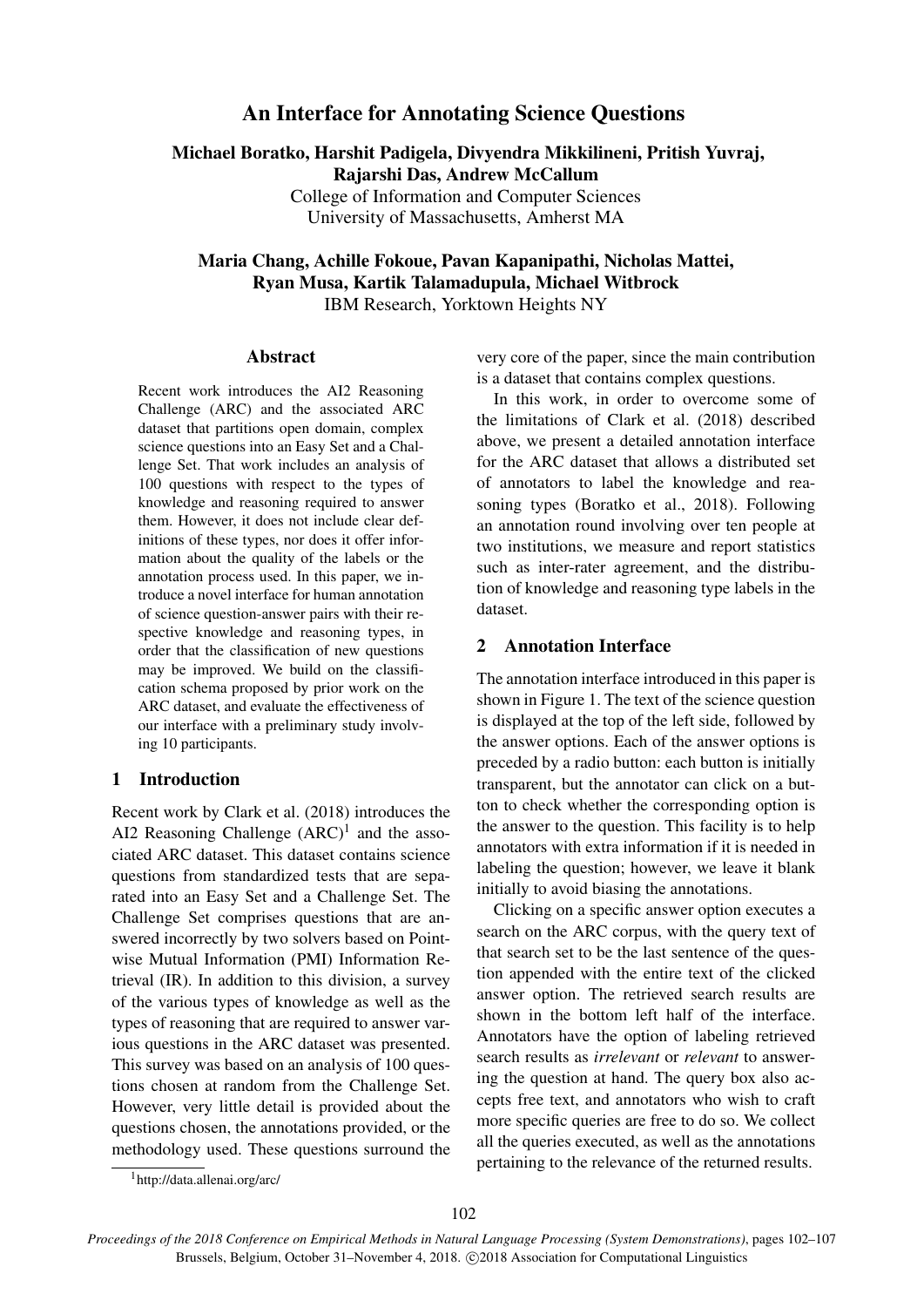All elements found on the left side of the Periodic Table of the Elements have what properties in common?

- $\circ$ They are solids at room temperature.
- $\circ$ They don't conduct electricity.
- $\circ$ They are brittle and dull.
- $\bigcirc$ They are radioactive.

#### Mercury 7038763

|  | <b>ARC Corpus</b> |
|--|-------------------|
|--|-------------------|

| <b>Result</b>                                                                                                                           | Irrelevant            | Relevant |
|-----------------------------------------------------------------------------------------------------------------------------------------|-----------------------|----------|
| Most metals like this aluminum are solids at room temperature                                                                           | Ω                     | Ω        |
| Copper is a substance that is a solid metal at room temperature with a melting<br>point of 1083 C                                       | Ω                     |          |
| Tungsten is a greyish white lustrous metal which is a solid at room temperature                                                         | ø                     |          |
| Alloys with all types of metals are good examples of solid solutions at room<br>temperature                                             | Ω                     |          |
| Non metals may exist in solid liquid or gaseous state at room temperature                                                               | Ø                     | Ø        |
| Like its metal family members chromium is a solid at room temperature                                                                   | Ω                     | Ø        |
| Physical State Metals are solids at room temperature with the exception of<br>mercury and gallium which are liquids at room temperature | Ω                     | Ω        |
| It is classified as a metal and is expected to be a solid at room temperature                                                           | $\boldsymbol{\Omega}$ | Ø        |
| It is classified as a metal and is a solid at room temperature                                                                          | Ω                     | Ø        |
|                                                                                                                                         |                       |          |

#### **Relevant Results**

| <b>Result</b>                                                                               | <b>Irrelevant</b> | Relevant |
|---------------------------------------------------------------------------------------------|-------------------|----------|
| Metals elements on the left side of the periodic table have metallic properties             | Ω                 | ◙        |
| The metallic elements are found on the left side and in the centre of the periodic<br>table | Ø                 | ◙        |
| Most metals are good conductors of heat and they are solids at room temperature             | Ø                 | Ø        |
| Irrelevant Results                                                                          |                   |          |
| <b>Result</b>                                                                               | <b>Irrelevant</b> | Relevant |
| Elements found on opposite sides of the periodic table                                      | Ω                 |          |
| Elements are found on the periodic table                                                    | ω                 |          |
| These are found on the periodic table of elements                                           | а                 |          |
|                                                                                             |                   |          |

### Labels

| (Question Labels)                                                   |
|---------------------------------------------------------------------|
|                                                                     |
|                                                                     |
| You may select multiple labels which will be recorded as an         |
| ordered list.                                                       |
| Assign labels in order of importance. Use this list as a reference. |
|                                                                     |
| basic facts x                                                       |
|                                                                     |
| Knowledge Types                                                     |
|                                                                     |
| multihop<br>$\mathbf{x}$                                            |
|                                                                     |
| <b>Reasoning Types</b>                                              |
|                                                                     |
|                                                                     |
|                                                                     |
| (Ontional Additional Data)                                          |

# $\mathbf{R}$

| Scale from 0 to 9, where $0 =$ does not answer, $5 =$ gives some<br>evidence, and 9 = clearly answers |    |  |
|-------------------------------------------------------------------------------------------------------|----|--|
| <b>Notes</b>                                                                                          | lå |  |
| Use this field to remind yourself of new label which might be<br>appropriate, or anything else.       |    |  |

# Submit

You can also skip or restart this question. All unsubmitted data (labels, notes, queries, results) will be discarded.

#### **Labeling Progress**

Only questions which have been given a reasoning type label are counted. An initial random sample of 100 of the training set questions e currently being presented for labeling

 $200$ 

#### Labeled by  $\geq 3$  unique users:  $\overline{0}$ ×.

#### Labeled by you:

 $\overline{0}$  ,  $\overline{84}$  ,  $\overline{84}$  ,  $\overline{84}$  ,  $\overline{84}$  ,  $\overline{84}$  ,  $\overline{84}$  ,  $\overline{84}$  ,  $\overline{84}$  ,  $\overline{84}$  ,  $\overline{84}$  ,  $\overline{84}$  ,  $\overline{84}$  ,  $\overline{84}$  ,  $\overline{84}$  ,  $\overline{84}$  ,  $\overline{84}$  ,  $\overline{84}$  ,  $\overline{8$  $137$ The system retrieves questions without replacement for each user, and removes questions which have been labeled by > 3 users from the pool Because of this, you may see your "max" number decrease as we get close to finishing labeling.

Figure 1: A screenshot of the interface to our annotation system, described in Section 2.

#### 2.1 Question Annotation

The right hand side of the interface deals with the annotation of a given question. There are two boxes for annotating knowledge and reasoning types respectively. The labels are populated from the knowledge and reasoning type tables in Boratko et al. (2018) (more on these types in Section 3). The annotator can also provide optional information on the quality of the retrieved search results if they choose to run a query. Finally, the annotator can use the optional field below quality to enter additional notes about the question; these notes are stored and can be retrieved for subsequent discussion and refinement of the labels.

## 2.2 Search Result Retrieval & Annotation

In addition to labeling the knowledge and reasoning types systematically, we demonstrate yet an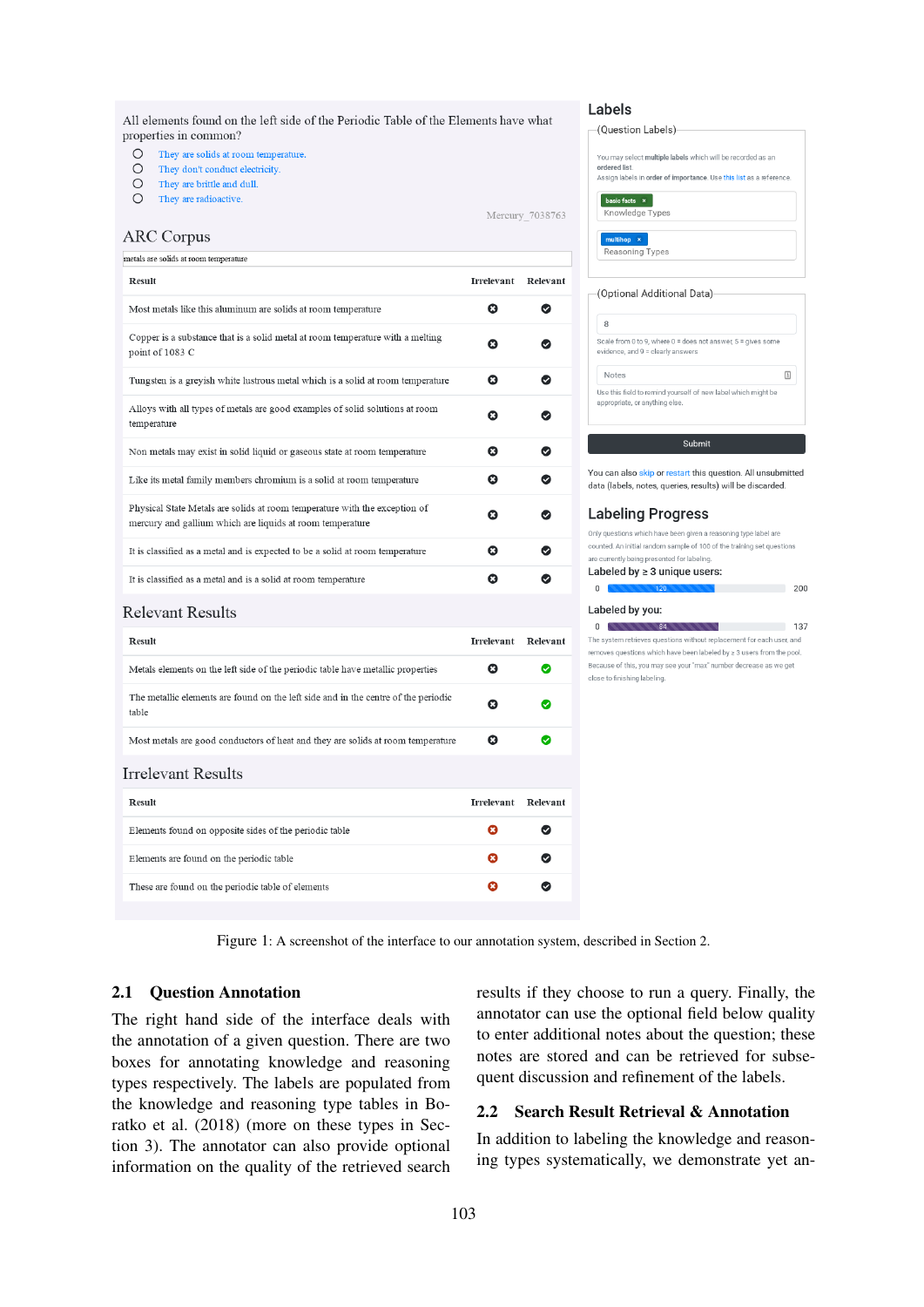other capability of our interface: given a corpus of knowledge, we are able to retrieve and display search results that may be relevant to the question (and its corresponding options) at hand. This is useful because it gives a solution technique an additional signal as it tries to identify the correct answer to a given question. In open-domain question answering, the retriever plays as important a role as the machine reader (Chen et al., 2017). In the past few years, there has been a lot of effort in designing sophisticated neural architectures for reading a small piece of text (e.g. paragraph) (Wang and Jiang, 2016; Xiong et al., 2016; Seo et al., 2016; Lee et al., 2016, inter alia). However, most work in open domain settings (Chen et al., 2017; Clark and Gardner, 2017; Wang et al., 2018) only uses simple retrievers (such as TF-IDF based ones). As a result, there is a notable decrease in the performance of the QA system. One roadblock for training a sophisticated retriever is the lack of available training data which annotates the relevance of a retrieved context with respect to the question. We believe our annotated retrieval data can be used to train a better ranker/retriever without obliging annotators to explicitly connect the supporting passages (Jansen et al., 2018).

The underlying retriever in our interface is a simple Elasticsearch, similar to the one used by Clark et al. (2018). The interface is populated by default with the top ranked sentences that are retrieved with the given question as the input query. However, we noticed that results thus retrieved were often irrelevant to answering the question. To address this, our labeling interface also allows annotators to input their own custom queries. We found that reformulating the initial query significantly improved the quality of the retrieved context (results). We encouraged the annotators to mark the contexts (results) that they thought were relevant to answering the question at hand. For example, in Figure 1, the annotator came up with a novel query – 'metals are solid at room temperatures' – and also marked the relevant sentences which are needed to answer this question. Note that sometimes we need to reason over multiple sentences to arrive at the answer. For example, the question in Figure 1 can be answered by combining the first and third sentences in the 'Relevant Results' tab.

#### 3 Knowledge & Reasoning Types

In previous work (Clark et al., 2018), the standardized test questions under consideration were split into various categories based on the kinds of *knowledge* and *reasoning* that are needed to answer those questions. The idea of classifying questions by these two types is central to the notion of standardized testing, which endeavors to test students on various kinds of knowledge, as well as various problem types and solution techniques. These categories allow for the classification of questions, which makes it easier to partition them into subsets to measure performance and improve solution strategies.

#### 3.1 Knowledge Types

In most question-answering (QA) scenarios, the knowledge that is present with the system (or the agent) determines whether a given question can be answered. The full list of the revised knowledge labels (types) – along with the instructions given to annotators and respective exemplars from the ARC question set – can be found in our complementary work (Boratko et al., 2018). For the annotation of knowledge types using our interface, annotators were given the following instructions:

*You are to answer the question, "In a perfect world given an ideal knowledge source, what types of knowledge would you as a human need to answer this question?" You are allowed to select multiple labels for this type which will be recorded as an ordered list. You are to assign labels in the order of importance to answering the questions at hand.*

In order to level the field among annotators, we included phrasing about an *ideal knowledge source*. Additionally, displaying the retrieved search results in the interface provides another way for the annotators to share some common ground with respect to the typical kind of knowledge that is likely to be available. We also provide instruction-based definitions for each class, as opposed to the single exemplars provided previously. We believe this greatly simplifies the annotation task for new annotators, since they no longer need to perform a preliminary manual analysis of the QA set in order to understand the distinctions between the classes.

#### 3.2 Reasoning Types

The annotation instructions for reasoning types follow a similar pattern to the knowledge types described in the previous section. The annotators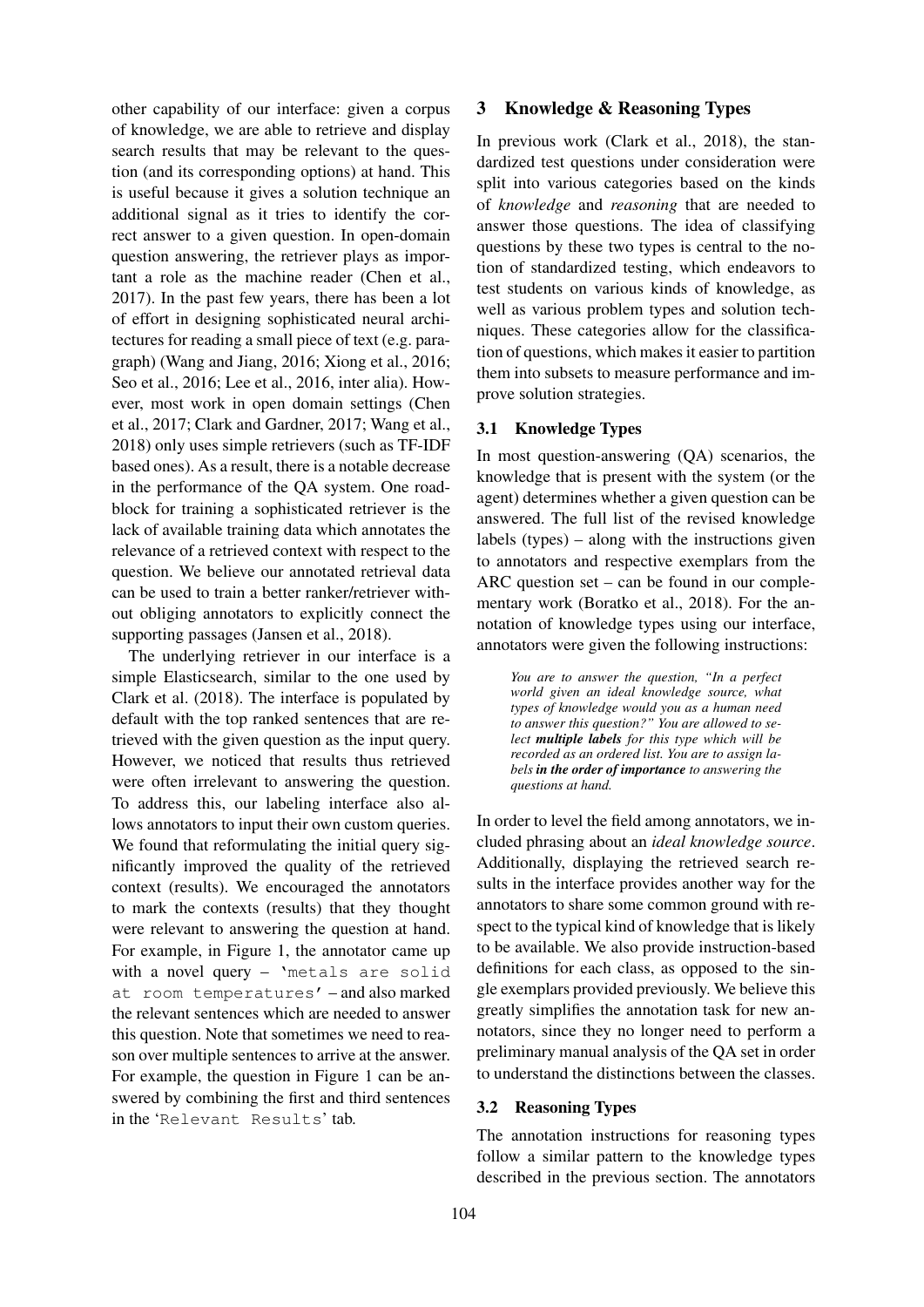were given the following instructions when annotating the reasoning types:

*You are to answer the question, "What types of reasoning or problem solving would a competent student with access to Wikipedia need to answer this question?" You are allowed to select multiple labels for this type which will be recorded as an ordered list. You are to assign labels in the order of importance to answering the questions at hand.*

*You may use the search results to help differentiate between the linguistic and multi-hop reasoning types. Any label other than these should take precedence if they apply. For example, a question that requires using a mathematical formula along with linguistic matching should be labeled* algebraic, linguistic*.*

Notice that the instructions in this case refer to being able to access a specific knowledge corpus, and allow for the selection of multiple labels in decreasing order of applicability. We also provide specific instructions on the order of precedence as relates to *linguistic* and *multi-hop* reasoning types: this is based on our empirical observation that many questions can be classified trivially into these reasoning categories, and we would prefer (for downstream application use) a clean split into as many distinct categories as possible. should take precedence (*f* they apply. For a should be the predicted apple in a quasitom and along with linguistic matches should be to access a specific kinguistic.<br>
Notice that the instructions in this case refer to be

## 4 Results

Members of the annotation group were given access to the annotation interface (which includes the question, answers, query search results and more information as described above). Each annotator was shown the questions in a random order, and was allowed to skip or pass any question.

Statistics. We collected labels from at least 3 unique annotators (out of the possible 10) for 192 distinct questions. This annotation process produced 1.42 knowledge type labels and 1.7 reasoning type labels per question. Figure 2 and Figure 3 shows the distribution of annotation labels by all raters at any position. While *Basic Facts* dominates the knowledge type labels, there is no clear cut consensus for the reasoning type. Indeed, *qn logic*, *linguistic*, and *explanation* occur most frequently.

#### 4.1 Inter-Rater Agreement

A comprehensive look at the labels and inter-rater agreement can be found in Table 1 and Table 2. Fleiss'  $\kappa$  is often used to measure inter-rater agree-



Figure 2: Histogram of the first (most important) knowledge label for each question; the Y-axis refers to annotations.



Figure 3: Histogram of the first (most important) reasoning label for each question; the Y-axis refers to annotations.

amount of agreement, beyond chance, based on the number of raters, objects and classes.  $\kappa > 0.2$ is typically taken to denote good agreement between raters, while a negative value means that there was little to no agreement. Since Fleiss'  $\kappa$ is only defined for a single set of labels, we consider only the first (most important) label for each question in the statistic we report.

In addition to Fleiss'  $\kappa$  we also use the Kemeny voting rule (Kemeny, 1959) to measure the consensus by the annotators. The Kemeny voting rule minimizes the Kendall Tau (Kendall, 1938) (flip) distance between the output ordering and the ordering of all annotators. One theory of voting (aggregation) is that there is a true or correct ordering and all voters provide a noisy observation of the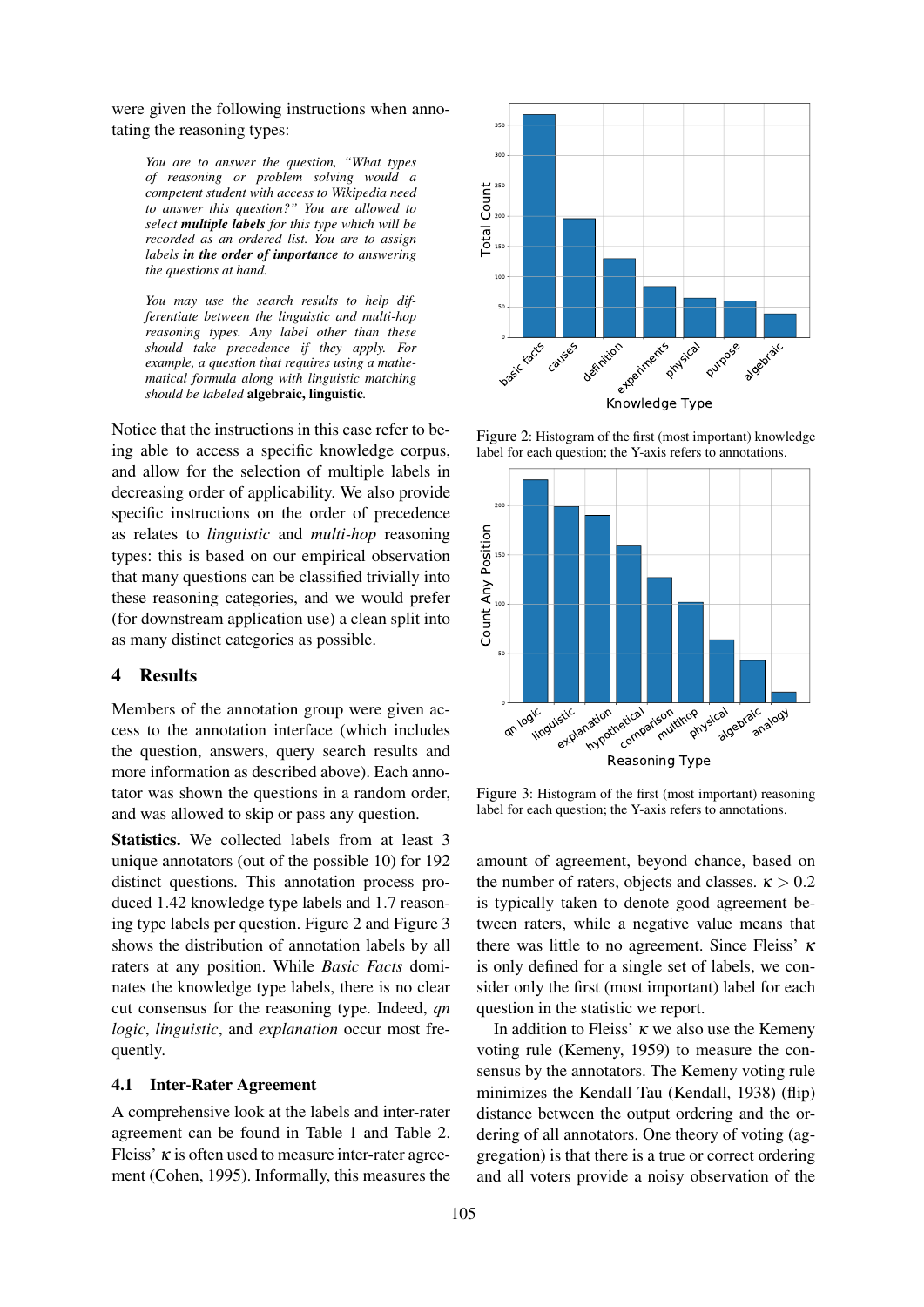ground truth. This method of thinking is largely credited to Condorcet (de Caritat, 1785; Young, 1988) and there is recent work in characterizing other voting rules as maximum likelihood estimators (MLEs) (Conitzer et al., 2009). The Kemeny voting rule is the MLE of the Condorcet Noise Model, in which pairwise inversions of the preference order happen uniformly at random (Young, 1988, 1995). Hence, if we assume all annotators make pairwise errors uniformly at random then Kemeny is the MLE of label orders they report.

| Label                    | Appears | Majority | Consensus      |
|--------------------------|---------|----------|----------------|
| basic facts              | 125     | 69       | 28             |
| algebraic                | 13      | 5        | $\overline{c}$ |
| definition               | 52      | 16       | 5              |
| causes                   | 78      | 33       | 15             |
| experiments              | 35      | 19       | 13             |
| purpose                  | 30      | 13       | 0              |
| physical                 | 21      | 3        |                |
| Fleiss' $\kappa = 0.342$ |         |          |                |

Table 1: Pairwise inter-rater agreement for Knowledge Labels, along with the mean and Fleiss'  $\kappa$  for survey responses.

| Label                     | Appears | Majority | Consensus |
|---------------------------|---------|----------|-----------|
| linguistic                | 66      | 31       |           |
| algebraic                 | 15      | 8        | 3         |
| explanation               | 80      | 22       |           |
| hypothetical              | 62      | 21       | 6         |
| multihop                  | 45      | 6        |           |
| comparison                | 46      | 13       | 3         |
| qn logic                  | 78      | 33       | 2         |
| physical                  | 18      | 3        |           |
| analogy                   |         |          |           |
| Fleiss' $\kappa = -0.683$ |         |          |           |

Table 2: Pairwise inter-rater agreement for Reasoning Labels, along with the mean and Fleiss'  $\kappa$  for survey responses.

### 4.1.1 Knowledge Labels

We achieve  $\kappa = 0.342$ , which means that our raters did a reasonable job of independently agreeing on the types of knowledge required to answer the questions. The mean Kemeny score of the consensus ranking for each question is 2.57, meaning that on average there are less than three flips required to get from the consensus ranking to each of the annotators' rankings. The most frequent label in the first position was *basic facts*, followed by *causes*. Overall, there was a reasonable amount of consensus between the raters for knowledge type: 64/192 questions had a consensus amongst all the raters. Taken together, our results on knowledge type indicate that most questions deal with *basic facts*, *causes*, and *definitions*; and that labeling can be done reliably.

#### 4.1.2 Reasoning Labels

The inter-rater agreement score for the reasoning labels tells a very different story from the knowl-

edge labels. The agreement was  $\kappa = -0.683$ , which indicates that raters did not agree above chance on their labels. Strong evidence for this comes from the fact that only 27/192 questions had a consensus label. This may be due to the fact that we allow multiple labels, and the annotators simply disagree on the *order* of the labels. However, the score of the consensus ranking for each question is 6.57, which indicates that on average the ordering of the labels is quite far apart.

Considering the histogram in Figure 3, we see that *qn logic*, *linguistic*, and *explanation* are the most frequent label types; this may indicate that getting better at understanding the questions themselves could lead to a big boost for reasoners. For Figure 4, we have merged the first and second label (if present) for all annotators. Now, the set of all possible labels is all singletons as well as all pairs of labels. Comparing this histogram to the one in Figure 3, we see that while *linguistic* and *explanation* remain somewhat unchanged, the *qn logic* label becomes very spread out across the types. This is more support for our hypothesis that annotators may be disagreeing on the ordering of the labels, rather than the content itself.



Figure 4: Histogram of the reasoning labels when we combine the first and (if present) second label of every annotator. The count refers to annotations.

#### 4.2 Search Results

To quantitatively measure the efficacy of the annotated context (search results) from the interface, we evaluated 47 questions and their respective human-annotated relevant sentences with a pretrained DrQA model (Chen et al., 2017). We compared this to a baseline which only returned the sentences retrieved by using the text of the